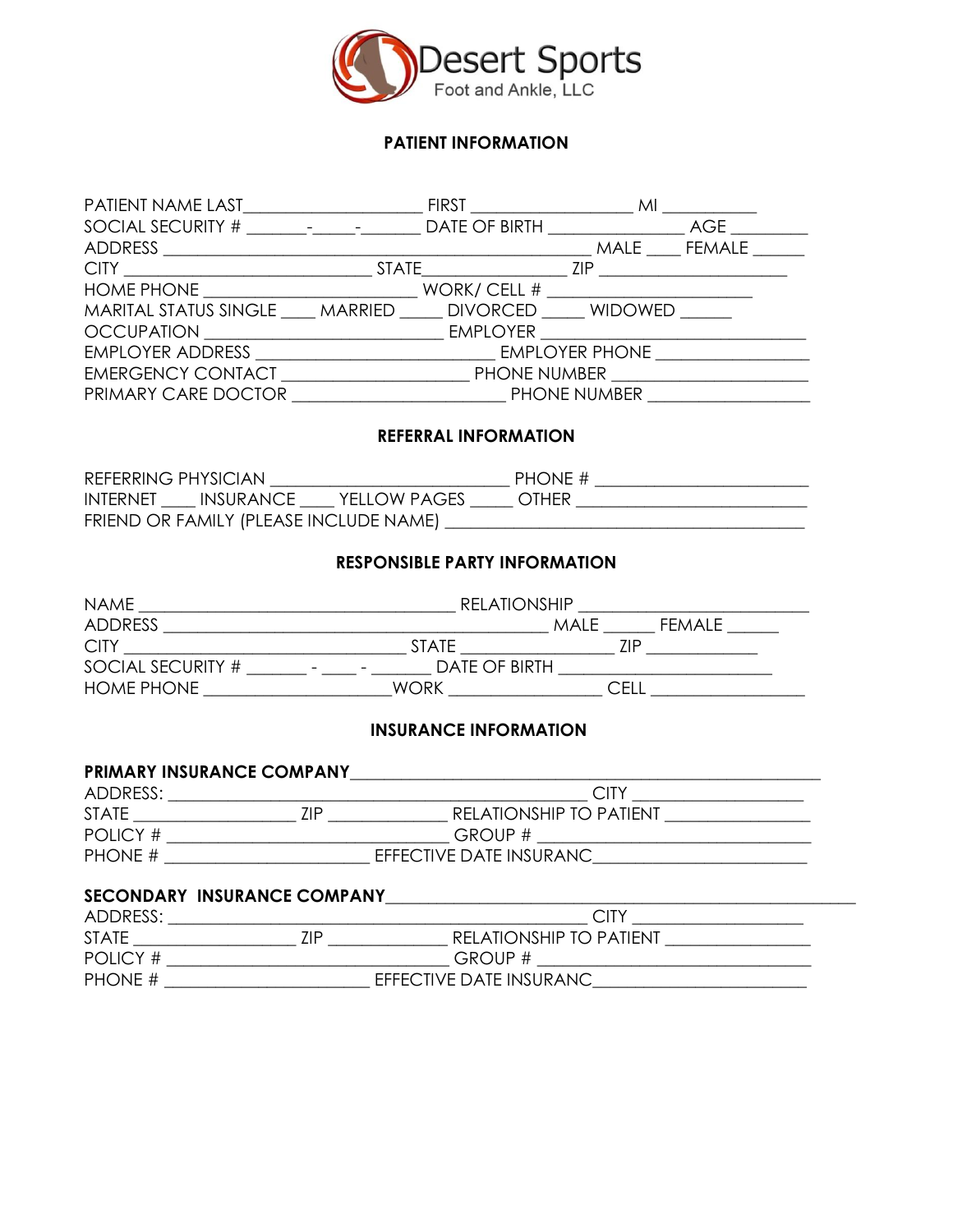

# **INSURANCE AUTHORIZATION AND ASSIGNMENT**

I hereby authorize treatment of the above patient. I hereby authorize Desert Sports Foot and Ankle, LLC to furnish information to insurance carriers regarding my illness and treatments and I hereby assign to the physician(s) all payments for medical services rendered to myself and dependents. I understand that I am responsible for any CO-PAYMENTS, DEDUCTIBLES OR BALANCES not covered by my insurance.

SIGNATURE \_\_\_\_\_\_\_\_\_\_\_\_\_\_\_\_\_\_\_\_\_\_\_\_\_\_\_\_\_\_\_\_\_\_\_\_\_\_\_\_\_\_\_\_\_\_ DATE\_\_\_\_\_\_\_\_\_\_\_\_\_\_\_\_\_\_\_

# **NOTICE OF PRIVACY PRACTICES**

I Acknowledge that I have received and read Notice of Privacy Practices and understand my rights as a patient in regards to how my medical information is used and the disclosures of my protected health information. I further acknowledge that as of today's date, I have no questions regarding the Notice of Privacy Practices.

PRINTED NAME OF PATIENT

SIGNATURE OF PATIENT \_\_\_\_\_\_\_\_\_\_\_\_\_\_\_\_\_\_\_\_\_\_\_\_\_\_\_\_\_\_\_\_\_\_\_\_\_DATE \_\_\_\_\_\_\_\_\_\_\_\_\_\_\_

# **AUTHORIZATION FOR RELEASE OF INFORMATION**

At times it may be necessary for us to contact you in regards to your medical care. We will not leave messages on an answering machine, voicemail or with anyone except the patient or legal guardian in attempt to protect your privacy of health information UNLESS you choose to give us permission to do so. If you would like us to leave a message on your answering machine, voice mail or with an individual other than the patient, please give us permission below by checking the appropriate selections and endorsing below.

- \_\_\_ Medical information \_\_\_ Financial Information
- \_\_\_ Home phone # \_\_\_\_\_\_\_\_\_\_\_\_\_\_\_\_\_\_\_\_\_\_\_\_
- \_\_\_ Cell phone # \_\_\_\_\_\_\_\_\_\_\_\_\_\_\_\_\_\_\_\_\_\_\_\_
- $\Box$  Work phone  $\#$   $\Box$
- Other individuals: (name & relationship) **Quarter** individuals: (name & relationship)

SIGNATURE: \_\_\_\_\_\_\_\_\_\_\_\_\_\_\_\_\_\_\_\_\_\_\_\_\_\_\_\_\_\_\_\_\_\_\_\_\_\_\_\_\_\_\_\_\_\_\_\_ DATE:\_\_\_\_\_\_\_\_\_\_\_\_\_\_\_\_\_\_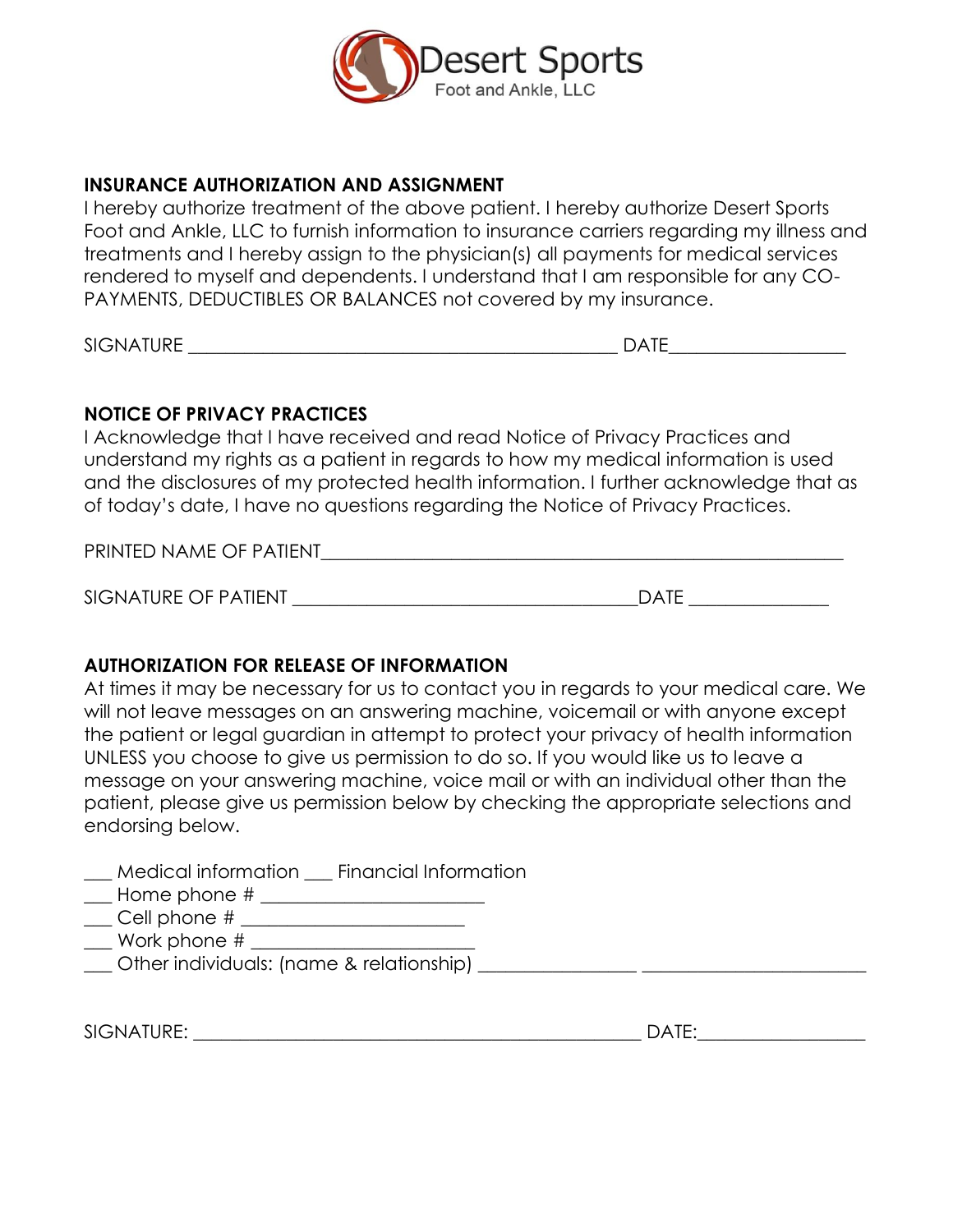

# **Financial Policy**

As our patient, you are responsible for all authorizations/referrals needed to obtain treatment in this office. Unless other arrangements have been made in advance by you or your health insurance carrier, payment for office services are due at the time of service.

- Payment is expected at time of service. Payment required may be in the form of CO-PAYS, DEDUCTIBLES, CO-INSURANCE or NON-COVERED SERVICES.
- All health plans are not the same and do not cover the same services. In the event your health plan determines a service to be "not covered", or you do not have an authorization, you will be responsible for the complete charge. Patients are encouraged to contact their plans for clarification of benefits prior to services rendered.
- Your insurance policy is a contract between you and your insurance company. As a courtesy, we will file your insurance claim for you if you assign the benefits to the doctor. This allows the insurance company to pay the doctor directly.
- We have made prior arrangements with insurers and other health plans to accept an assignment of benefits. We will bill those plans with which we have an agreement and will only require you to pay the co‐pay/co‐insurance/deductible at the time of service.
- If you have insurance coverage with a plan with which we do *not* have a prior agreement, we will prepare and send the claim for you on an unassigned basis. This means your insurer will send the payment directly to you. Therefore, all charges for your care and treatment are due at the time of service.
- For most services provided, we will bill your insurance health plan. Any balance due is your responsibility.
- There are certain elective surgical procedures that require pre‐payment. You will be informed in advance if your procedure is one of those. In that event, payment will be due one week prior to the surgery.
- Past due accounts are subject to collection proceedings. All fees including, but not limited to collection fees, attorney fees and court fees shall become your responsibility in addition to the balance due to this office.
- \$25.00 fee for any forms which require completion by the doctor such as short term disability (STD), family medical leave (FMLA), etc. Please allow 5-7 business days for completion
- There is a fee of \$25.00 for all returned checks. Your insurance company does not cover this fee.
- We require a 24 hour notice for cancellation of appointments. A fee of \$50 may be charged for each missed appointments not canceled or rescheduled in a reasonable amount of time
- If you have any questions about our financial policy please discuss them with our front office staff or the Office Manager.

## **Signature of Patient/Responsible Party**: \_\_\_\_\_\_\_\_\_\_\_\_\_\_\_\_\_\_\_\_\_\_\_\_\_\_\_\_\_\_\_\_\_\_\_\_\_\_\_\_\_\_\_\_\_\_\_\_\_\_\_\_\_

Printed Name of Patient/Responsible Party: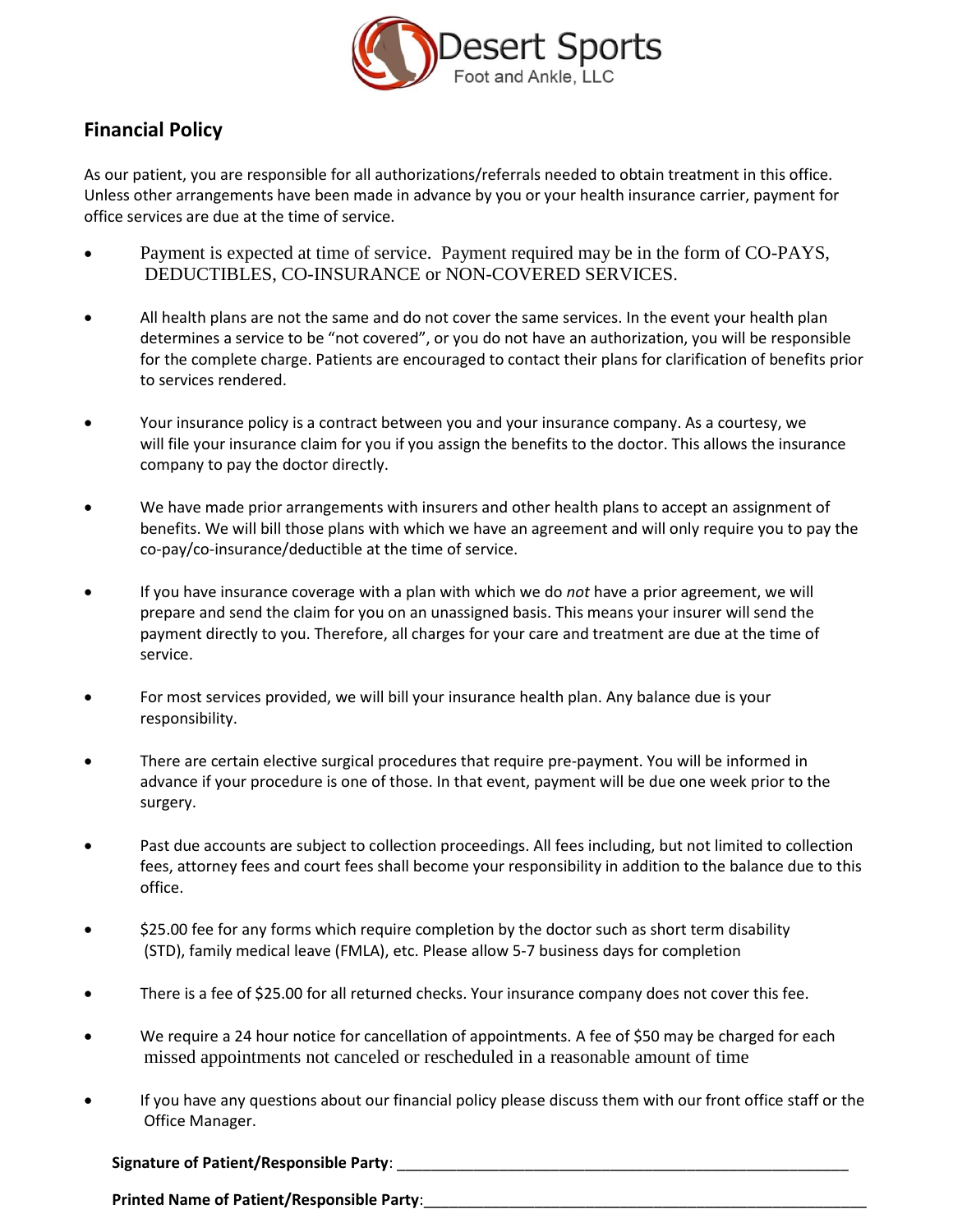## **MEDICAL HISTORY**

| Height                                                 | Weight | <b>Shoe Size</b>                |
|--------------------------------------------------------|--------|---------------------------------|
| Do you have or have you ever had any of the following: |        |                                 |
| <b>Diabetes</b>                                        |        | Neuropathy/Numbness             |
| Heart attack                                           |        | History of blood clots          |
| Mitral valve prolapse                                  |        | Liver disease/ Hepatitis B or C |
| Vascular/Circulation disease                           |        | Stomach ulcers                  |
| Raynaud's                                              |        | Thyroid disease                 |
| High blood pressure                                    |        | Gout                            |
| COPD/Emphysema                                         |        | Arthritis/Osteoarthritis        |
| Asthma                                                 |        | Rheumatoid arthritis            |
| <b>Stroke</b>                                          |        | Artificial joints               |
| <b>Seizures</b>                                        |        | Cancer                          |
| Kidney disease                                         |        | Immune disease (HIV, AIDS)      |
|                                                        |        |                                 |

Other\_\_\_\_\_\_\_\_\_\_\_\_\_\_\_\_\_\_\_\_\_\_\_\_\_\_\_\_\_\_\_\_\_\_\_\_\_\_\_\_\_\_\_\_\_\_\_\_\_\_\_\_\_\_\_\_\_\_\_\_\_\_\_\_\_\_\_\_\_\_\_\_\_\_\_\_\_\_\_\_\_\_\_\_\_\_\_

#### **MEDICATIONS** (please include dosage of each)

|     | $\overline{\phantom{a}}$ |  |
|-----|--------------------------|--|
|     |                          |  |
| - 1 | $\overline{\phantom{a}}$ |  |
|     |                          |  |
|     |                          |  |

Are you taking any blood thinning medication? (Please circle) Aspirin / Plavix / Coumadin / Warfarin / Heparin / Lovenox

Do you require antibiotics before any dental work? Yes / No

#### **ALLERGIES** (Please Circle)

| <b>Penicillin</b>      | Sulfa     | Codeine             | Aspirin | Novocain    |
|------------------------|-----------|---------------------|---------|-------------|
| lodine                 | Shellfish | 'Tape<br>Adhesive / | Latex   | <b>NONE</b> |
| Others: please specify |           |                     |         |             |

#### **SOCIAL HISTORY**

|                         | Do you smoke? Yes No Number of pack(s) per day? |
|-------------------------|-------------------------------------------------|
|                         | Do you drink? Yes No How many ounces per week?  |
| Illicit Drugs? Yes No   |                                                 |
| Do you exercise? Yes No |                                                 |
| Occupation              |                                                 |

#### **FAMILY HISTORY** ( Please circle)

Do you have a family history of:

Diabetes / Heart disease / Stroke / Cancer / Blood Clots / Bleeding problems / Gout / Rheumatoid Arthritis

\_\_\_\_\_\_\_\_\_\_\_\_\_\_\_\_\_\_\_\_\_\_\_\_\_\_\_\_\_\_\_\_\_\_\_\_\_\_\_\_\_\_\_\_\_\_\_\_\_\_\_\_\_\_\_\_\_\_\_\_\_\_\_\_\_\_\_\_\_\_\_\_\_\_\_\_\_\_\_\_\_\_\_\_\_\_\_\_\_\_\_ \_\_\_\_\_\_\_\_\_\_\_\_\_\_\_\_\_\_\_\_\_\_\_\_\_\_\_\_\_\_\_\_\_\_\_\_\_\_\_\_\_\_\_\_\_\_\_\_\_\_\_\_\_\_\_\_\_\_\_\_\_\_\_\_\_\_\_\_\_\_\_\_\_\_\_\_\_\_\_\_\_\_\_\_\_\_\_\_\_\_\_ \_\_\_\_\_\_\_\_\_\_\_\_\_\_\_\_\_\_\_\_\_\_\_\_\_\_\_\_\_\_\_\_\_\_\_\_\_\_\_\_\_\_\_\_\_\_\_\_\_\_\_\_\_\_\_\_\_\_\_\_\_\_\_\_\_\_\_\_\_\_\_\_\_\_\_\_\_\_\_\_\_\_\_\_\_\_\_\_\_\_\_ \_\_\_\_\_\_\_\_\_\_\_\_\_\_\_\_\_\_\_\_\_\_\_\_\_\_\_\_\_\_\_\_\_\_\_\_\_\_\_\_\_\_\_\_\_\_\_\_\_\_\_\_\_\_\_\_\_\_\_\_\_\_\_\_\_\_\_\_\_\_\_\_\_\_\_\_\_\_\_\_\_\_\_\_\_\_\_\_\_\_\_

## **SURGERIES & HOSPITALIZATIONS** (describe procedure, year, any complications)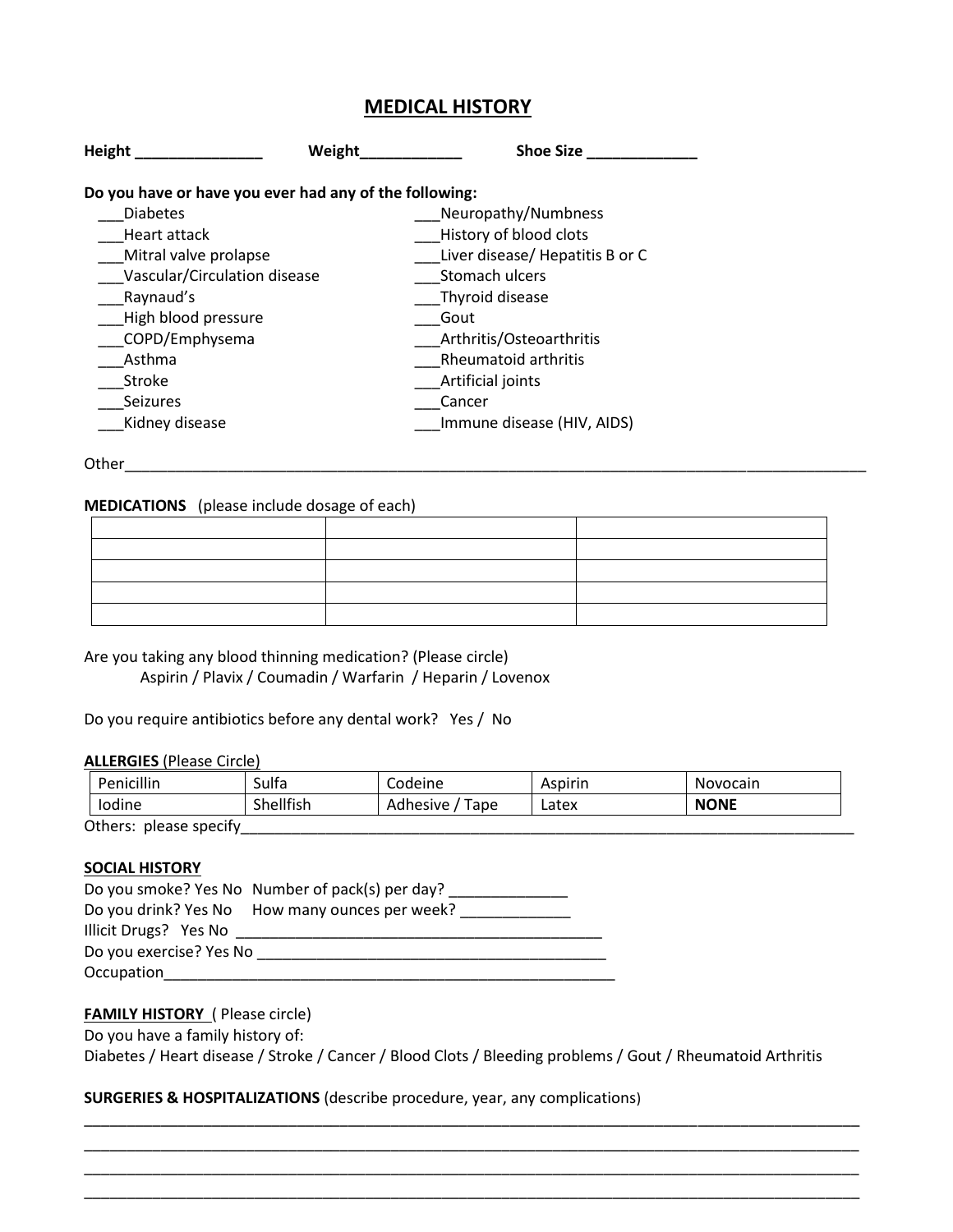# **REVIEW OF SYSTEMS** (please check all that apply)

| I) CONSTITUTIONAL <b>D</b> None  | <sup>D</sup> Weight changes<br>□ Chills<br>$\footnotesize\begin{array}{c}\Box\ \text{Fever}\end{array}$<br><sup>D</sup> Weakness/Fatigue | 7) MUSCULOSKELETAL ¤ None | $\Box$ Arthritis/joint stiffness<br><sup>o</sup> Muscle aches<br><sup>o</sup> Swelling of joints                                 |
|----------------------------------|------------------------------------------------------------------------------------------------------------------------------------------|---------------------------|----------------------------------------------------------------------------------------------------------------------------------|
| 2) EYES                          | □ None<br><sup>o</sup> Vision change<br><sup>n</sup> Glasses/Contacts<br><sup>o</sup> Cataracts<br><sup>o</sup> Glaucoma                 | 8) SKIN                   | $\Box$ None<br>□ Rash<br><sup>o</sup> Ulcers                                                                                     |
| 3) EARS, NOSE &<br><b>THROAT</b> | <sup>o</sup> None<br><sup>o</sup> Hearing loss<br><sup>□</sup> Ear ache or infection<br>$\Box$ Ringing<br><sup>o</sup> Hoarseness        | 9) NEUROLOGICAL           | <sup>□</sup> None<br><sup>o</sup> Headaches<br>□ Fainting/blackouts<br><sup>o</sup> Dizziness<br><sup>o</sup> Numbness, tingling |
| 4) CARDIOVASCULAR                | <sup>o</sup> None<br>□ Chest Pain<br><sup>o</sup> Swelling in legs<br><sup>o</sup> Shortness of breath<br>□ Palpitations                 | 10) PSYCHIATRIC ¤ None    | <sup>o</sup> Depression<br><sup>o</sup> Nervousness<br><sup>o</sup> Anxiety<br>□ Mood swing                                      |
| 5) RESPIRATORY ¤ None            | <sup>o</sup> Shortness of breath<br>□ Wheezing/Asthma<br><sup>D</sup> Frequent Cough                                                     | 11) ENDOCRINE ¤ None      | <sup>D</sup> Excessive thirst or hunger<br><sup>o</sup> Hot/cold intolerance<br><sup>o</sup> Hot flashes                         |
| 6) GASTROINTESTINAL ¤ None       | $\Box$ Heartburn<br><sup>o</sup> Acid Reflex<br><sup>o</sup> Nausea or vomiting<br><sup>D</sup> Abdominal Pain                           | 12) HEMATOLOGICAL ¤ None  | <sup>D</sup> Easy bruising<br>$\Box$ Easy bleeding<br><sup>o</sup> Anemia                                                        |